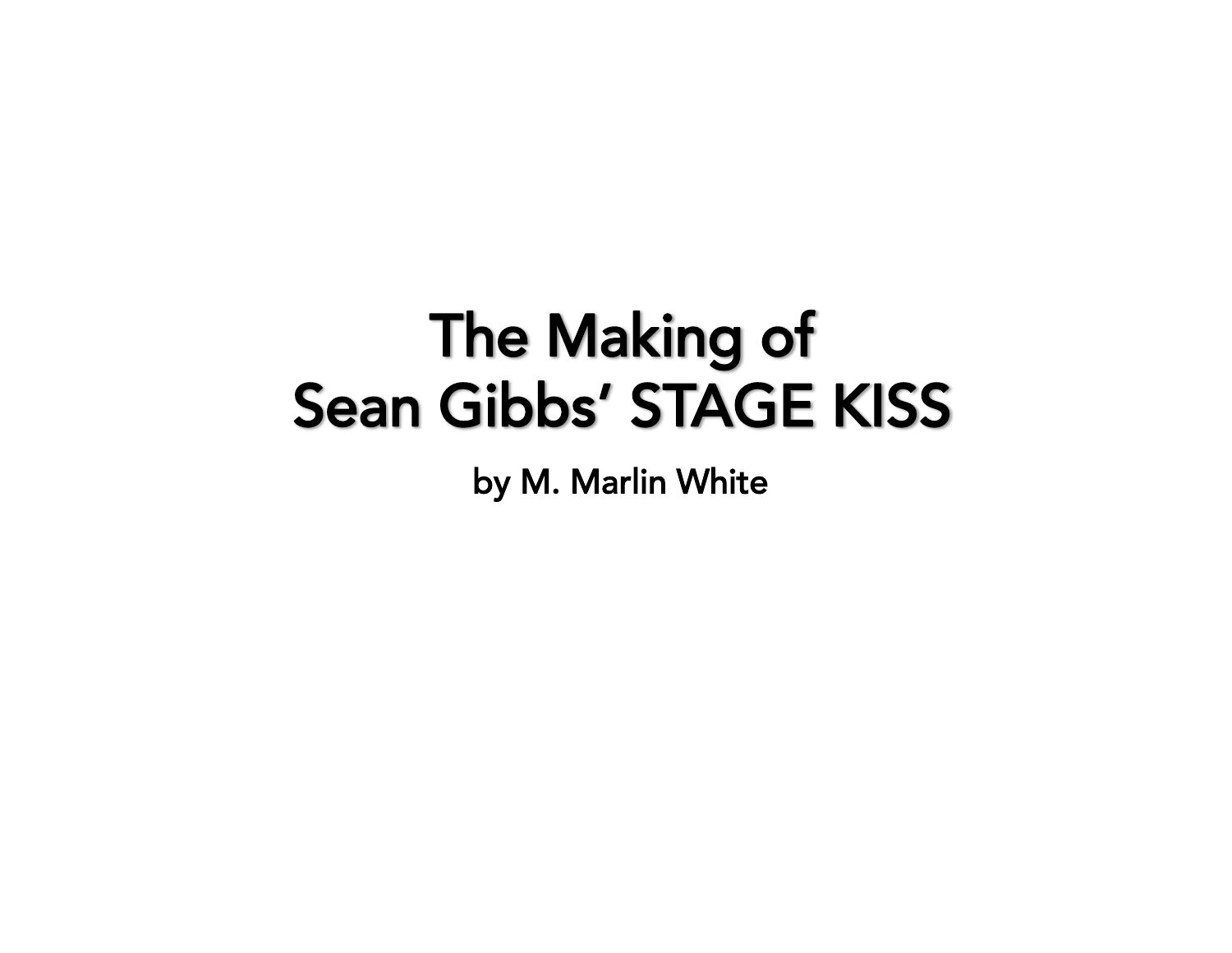#### INTRODUCTION

*Director: Cut.*

*Female Lead: You tasted like brownies. Male Lead: I know. I ate one right before this.*

It was in this moment that I knew I was growing up.

*Question Running Through My Head:* Can it still be considered Children's Theater if the two leads in the show are actually kissing each other? I mean, yes, it's still considered an innocent stage kiss, but that's only because they were on a stage. THEIR LIPS WERE ACTUALLY TOUCHING.

There was no turning the back in front of the audience to hide the kiss, no putting thumbs on the other's lips to keep that as a barrier as the two "kiss," and there was definitely no blackout to let the audience assume that the kiss happened.

I had grown up, and the stage kisses were now real kisses.

 $\rightarrow$ *I* was going into my third year of high school, and *finishing up one of my last summers with my high school's Children's Theater Program, so I was definitely not a child, however, this was still shocking to me.*

Fortunately, I'm pretty sure that this rehearsal of seeing the con man kissing the poor librarian, may have later went on to spark the idea for what has now become *Sean Gibbs' STAGE KISS*.

So—grab some coffee, let the 76 trombones fade to the background, and enjoy this read!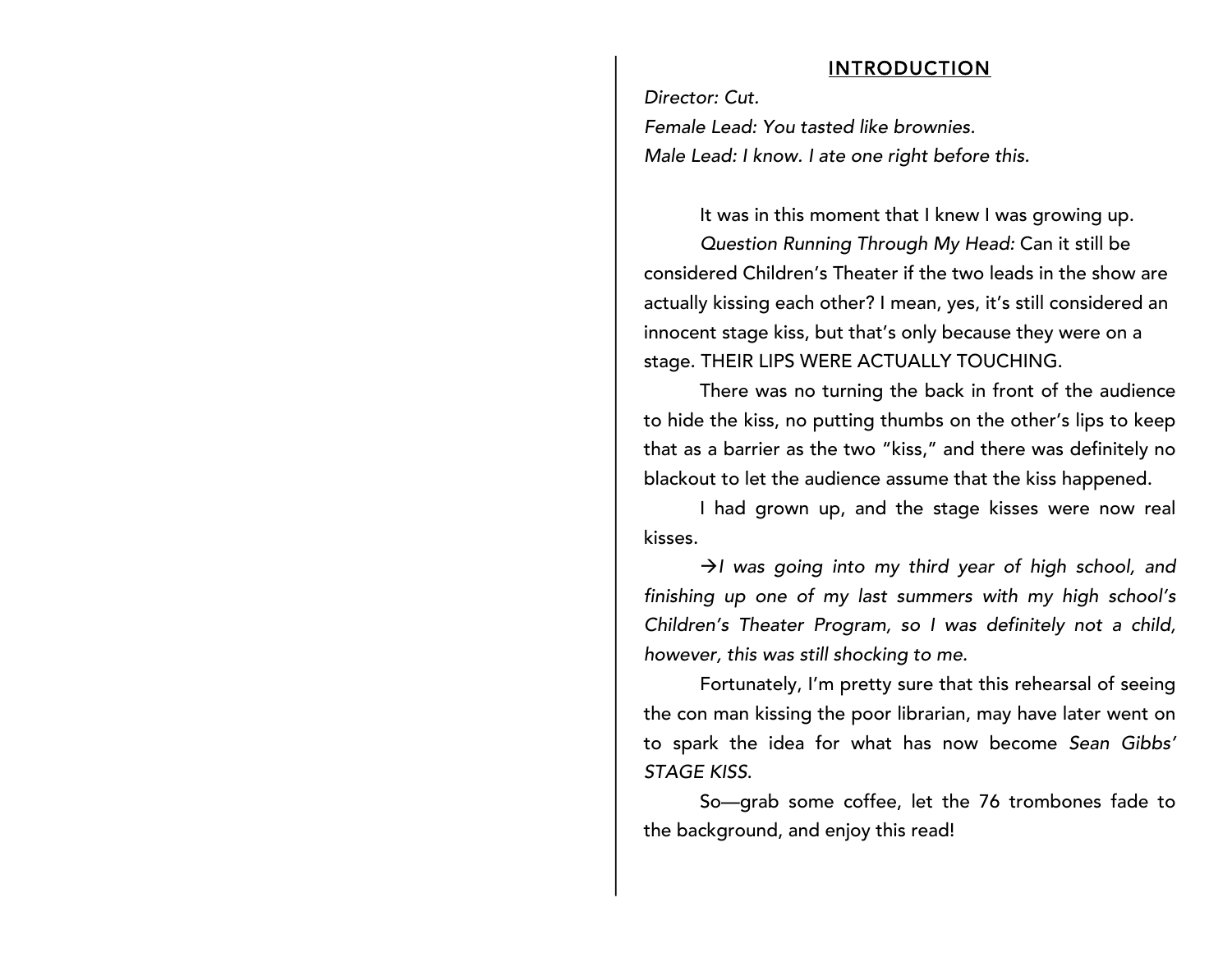# THE IDEA

Whether or not the kiss I witnessed in this particular show (and many more shows to come) actually brought about the idea, it definitely had me thinking of stage kisses and how awkward the whole situation of it is.

An important thing to realize as we get started in all this, is that a good amount of kids growing up in theater have their first kiss on stage. This is usually because young people play characters much older than themselves, and as we all know, adults are obsessed with kissing. Basically, no show can end without a kiss.

However, this whole phenomenon of having a stage kiss be their first kiss is not necessarily to say that theater kids are weird and incapable of finding love outside of the realm of a show. Often times, things just play out where kids will play characters "in love" before they themselves find love—though I will admit, theater kids are pretty weird.

The other strange thing to note about a stage kiss, is that it definitely isn't a "true love's kiss," as one would expect a first kiss to be. Performers are usually at best kissing someone who is their peer, and at worst kissing someone they are having to pretend to like, all the while secretly despising them inside. (This last part is a bit overdramatic, but hey theater is dramatic!)

Looking back, I'm actually grateful I didn't get lead roles in some of these shows—and you should be too—mainly because it means not having to lose your "first kiss," to a

stage kiss! Little did I know, however, that this would all come undone with *SGSK's* first production, but more on this later!

The important thing accumulated from all this being: real kisses happen on stage, these kisses are awkward and weird, and many kids have their first kiss on stage. In the end though, it's nothing more than a stage kiss.

The idea I then played around with, within this topic for the show, was what if the person having their first kiss on stage becomes enthralled with the other, and becomes emotionally attached and "in love" with them. Of course, for this to work as a comedy, you then have to have the counterpart as being the experienced kisser who's disgusted by the thought of the other becoming attached to them. Based off of this idea, I created Sean and Alexis.

To make things a bit different, too, I switched the normal gender roles that society associates with males and females, and had Sean be the emotional one falling madly in love with Alexis, while Alexis was the strong, independent, and the non-emotional character.

The third character I added within the first ten-minute performance of this show—before it was a full musical—was a therapist character. Because, we all know that Relationship Counselors are a top necessity when dealing with two teens in a complex relationship. The underlying joke being that they aren't actually in a relationship—although if you were to ask Sean, he would immediately beg to differ at this.

From this idea of having Sean's first kiss be a stage kiss, to having him become emotionally attached to the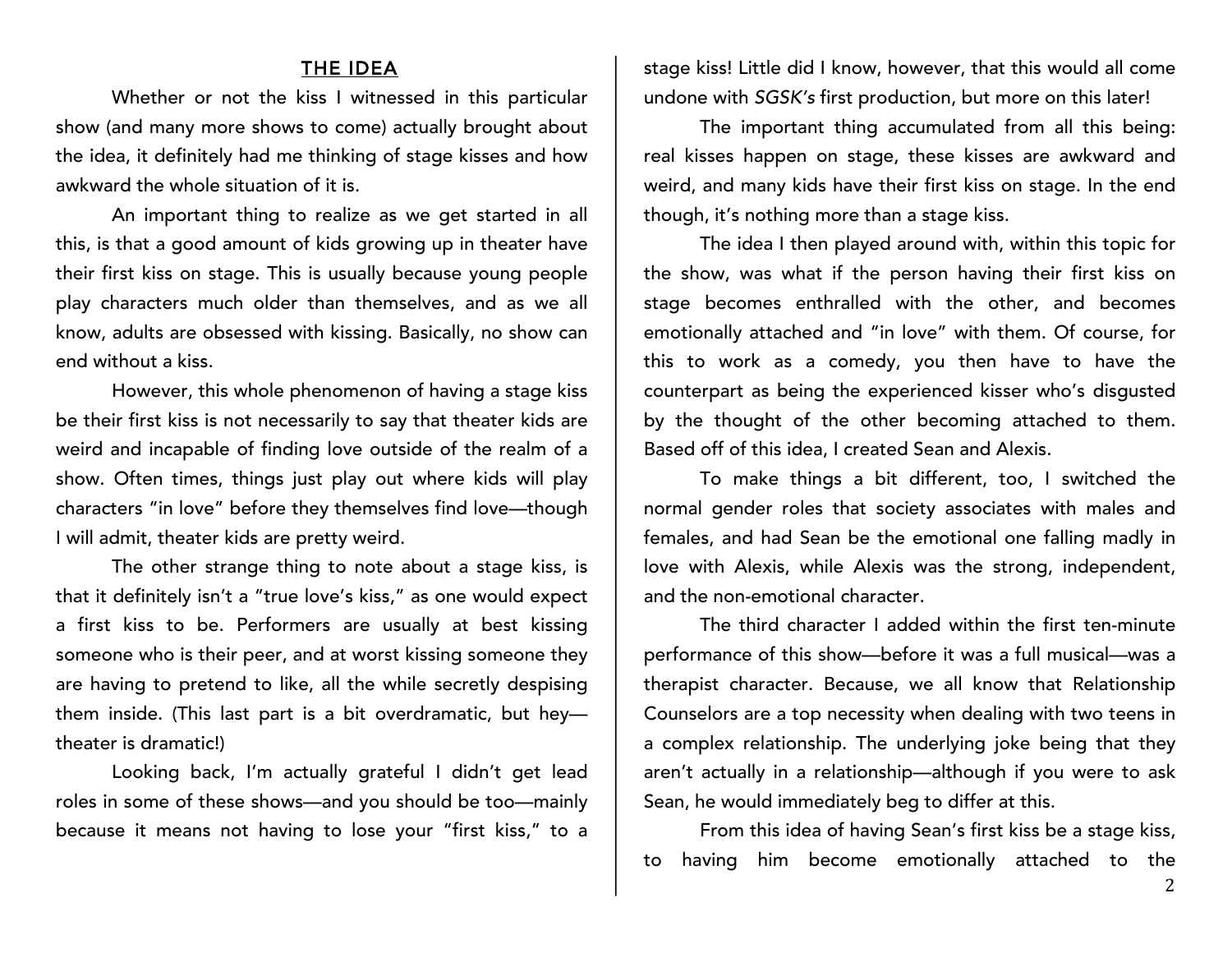disinterested Alexis, and finally having them head to Lucinda Lovely's Therapist Office for some poor-quality relationship counseling, I was ready to go with the foundations of what would later become the 90 minute musical of *Sean Gibbs' STAGE KISS.*

# SGSK as a MINI-MUSICAL

As I briefly mentioned, or as you may have picked up from reading thus far, the first edition of this show was in fact a mini-musical, being about 10-15 minutes in length.

I was in an advanced theater class where students learned about the directing and production side of theatrical productions. One of the highlights, and big projects of this class, was being able to direct and produce your own 10-15 minute play called a "Brown Bag." So while I would've liked to start off with saying that *Sean Gibbs' STAGE KISS* was first titled *Stage Kiss* and was a Brown Bag, I realize that only a select few would get exactly what that meant; hence the explaining.

I had worked on three other Brown Bags besides this one, and they had been Musical Brown Bags as well. Two were shows with existing scripts, in which I was brought onto the team to help create the piano chords, melody, and some lyrics to—and the other was a show I wrote, about a flight attendant with the fear of falling.

The whole concept of having Brown Bags as musicals was a new exciting idea for these productions, because a majority of these productions were plays and had no singing

involved. However, musicals required more work, as you needed someone to teach the music and you needed a way to have accompaniment during the show—not to mention you had to find actors that could sing! (This latter part was not all too hard, as most students at this high school were pretty decent in the three areas of performing: acting, singing, and dancing.)

I had learned enough from taking various singing/musical theater performing classes, as well as working hard on my own time with learning the piano and practicing singing-songwriting, that I was able to not only help create the music for these shows, but I was able to help teach it and play live during the productions!

Through all of this, I learned that I not only loved (and highly preferred) performing in musicals, but that I knew I must be a part of writing and creating them. Because lets face it, plays are boring.

Once I had the idea set for *SGSK* and knew it was going to be mini-musical, I then had to take the concept I had come up with, and make it into a show that retained all the elements of a story, but in only about 10-15 pages—each page equaling about a minute on stage.

I decided that two main characters would be in a therapist office—easy to set up and easy to execute—and would be explaining their story to the therapist, who would be a Relationship Counselor.

The basis being: Sean is head over heels for Alexis and thinks they're in a relationship, Alexis denies they're in a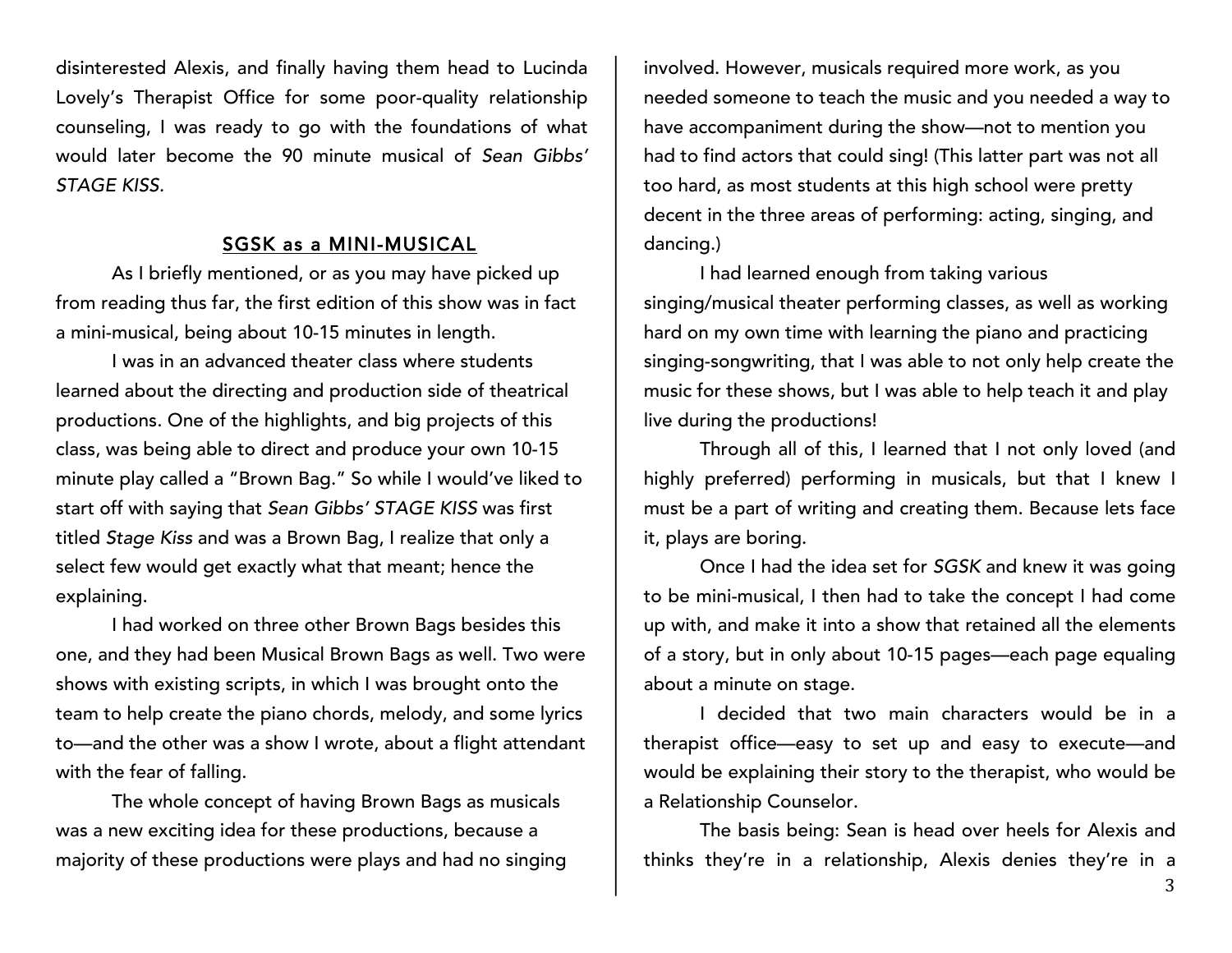relationship and thinks Sean is crazy, and the therapist is basically a fraud, not having any idea what she is talking about.

With this, I was able to open with Sean & Alexis singing the title song, have each character sing their own introductory/move the story along type of song, and then close with Sean & Alexis escaping from what turned into a creepy therapist office that they found themselves locked within.

The story was simple, the overall theme was comedic and cute, and the show did a pretty good job at getting the basis of everything across. The most important factor in all of this being that the 2-3 audiences that saw it gave it good reviews—a very crucial thing to take into account when moving forward with any work.

From here, I ended high school the next year having worked on a good number of these mini-musicals, and having Stage Kiss as my favored and preferred self-written piece. I then went on to college the next fall at San Jose State University, and never would have guessed what would eventually come next with this show.

*SIDE NOTE: Although I am not sure if it still is happening to this day, a few years after graduating, I know that this same class kept up with the theme of having musicals in these productions, having at least one planned Musical Brown Bag each year. Not being completely full of myself, but I would like to say, and think, that I was a part of the legacy of bringing this about! (Of course there were other influences involved,* 

*and the teams that I worked with are included, but as you will see in the following of this story—where I go, musicals follow!)*

# SPOTLITE Stage Company

When I started off school at SJSU, one of my goals as a new commuter student was to join a club or two on campus in order to meet new people and make new friends. Because of this, I went to the club fair on campus and walked through tons of tables and people, hoping to find some that interested me and worked with my schedule.

I eventually came across one that was titled, SPOTLITE, which was a student run theater production company—or in simpler terms, a theater club. I talked with the officers at the table, got some good information, and went on my way eventually becoming a part of the club as a member, or Resident Artist, as it was more officially known.

For whatever reason, I was fresh off of getting *SGSK* performed as a mini-musical, and was more than eager for the possibility of finding a new group to perform my work (or really any outlet that would be able to help produce selfwritten work.)

I ended up bringing and turning in a printed out version of the mini-musical, and basically said that it'd be awesome if the club could find a way to perform it. The club was very encouraging toward finding student work and helping get it produced on stage, so I thought I might as well try early on!

After I turned it in, which would've been towards the beginning of the fall semester, I went on to being a continued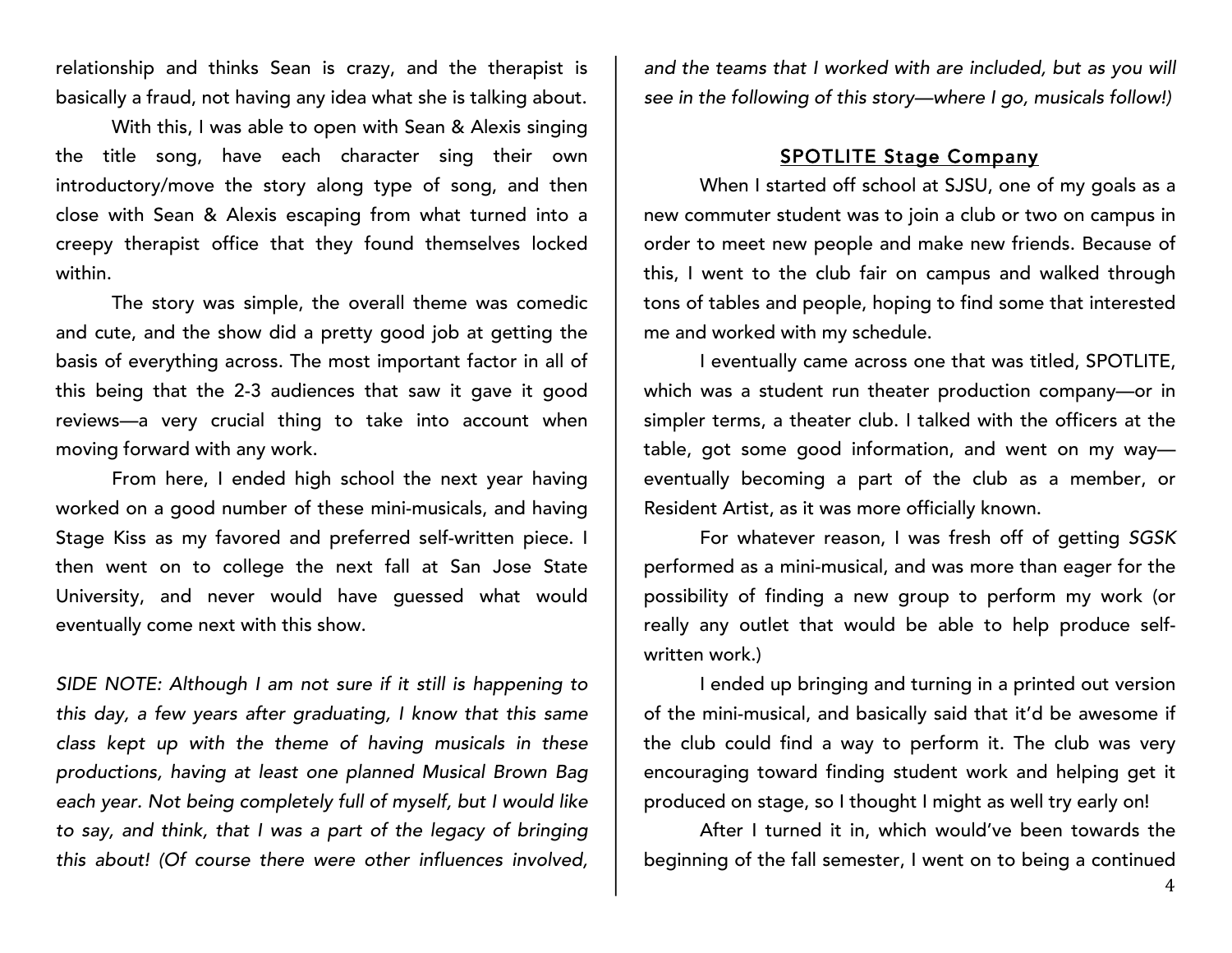member of the club, and basically forgot about the show. Little did I know, however, that the coming December would be an exciting jump-start to this show coming to life!

---

In December, a few of the club officers came to me and asked if I was interested in taking my mini-musical and making it into a full length show to then be performed for their spring production. I, of course, was super shocked at this proposal but definitely excited about the very thought of it!

I expressed my interest in the offer, worked out a few more details of how it would all be run, and then was given the task of spending my winter break—the whole month of January, free of school—to complete it all. I really had no idea how to begin the process, but I knew that I would make it happen and be on top of getting the project and task completed!

After this was all finished, I discovered that while there was interest in doing the theme and topic of the show, another factor to it getting chosen was that the club really didn't have any other submissions to choose from.

---

It didn't necessarily matter to me the process of how it got chosen, but rather the result that came from it—being that I got to have my first musical performed and eventually published!

Lesson Learned: Take every opportunity to submit your work, because there's always a chance something can be done with it—even if it is solely because there was nothing else to choose from!

*SIDE NOTE: This club had also never done a musical before and was looking to break into doing something new and different. WHICH—plays back into how I said, "where I go, musicals follow!" On top of this being the first musical the club had done, it was also the first full length musical to be done through the college's Theater Program in many, many years making the whole project even more exciting.*

#### BECOMING a PLAYWRIGHT

When I was approached to turn my mini-show into a full length musical, I really had no idea how exactly I would go about extending it, the time it would take, or even if I would be able to pull it off—but what I did know was that I was up for the challenge and extremely excited to have this new opportunity.

In getting started with everything, I knew that I would need to be very diligent with getting things accomplished and in making sure that I would have it done in time for the production team. One of my worst fears during this time, which I had many dreams about, included either procrastinating until there was no time left, or having writer's block where I mentally would not be able to complete the show. In either case, this would not only tarnish my name, but it would leave SPOTLITE without any material to produce and put on as their main stage spring show.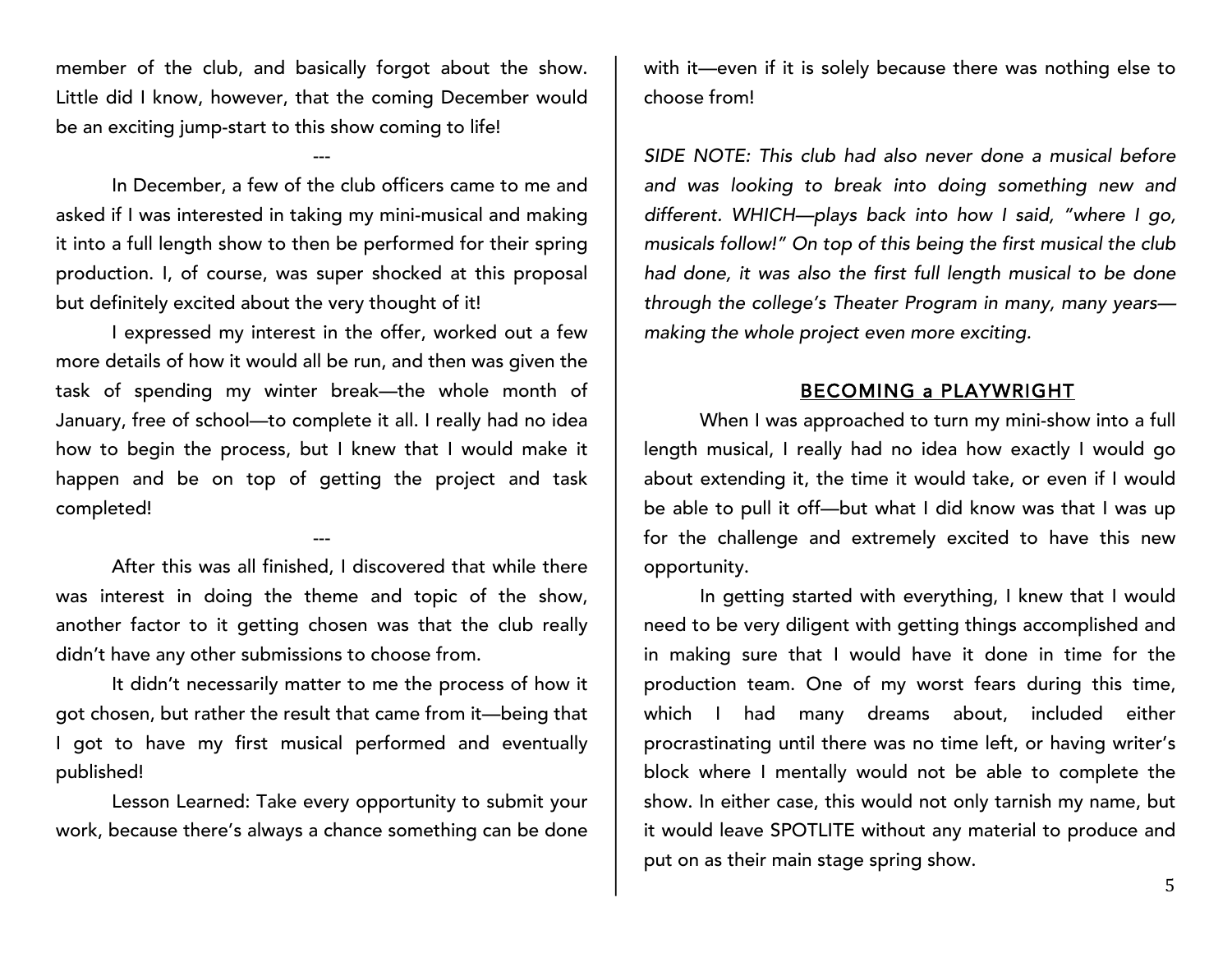To prevent these fears from becoming a reality, I decided I would first start out with creating an outline, as well as a list of various ideas, of where I thought the show would go. At this point, I was in the mid weeks of December and was working at a pop-up Christmas store at the local mall. In the down time of non-busy hours, I would work behind the front desk at not only brainstorming on blank sheets of paper, but at dividing up what I thought would be the various scenes of the show.

The hardest part in this creative stage was being able to think big and be creative, but also keep in mind that the budget we had to work with was not huge and that it would take place in the university's black box theater. This meant that scene changes and big scenery to be used in the different settings would be limited and hard to pull off.

What I found though, after completing what we performed that spring, was that although I had a set plan of where I was headed, my writing kind of took a journey and path on its own. It sounds cheesy to say it, and I don't think I would completely believe it unless it was something that I actually got to experience. Not only did the characters in my show "come to life," but I would argue that the story kind of took over and wrote itself.

In saying this, I mean that the set paths I had written down in that tiny little Christmas store, eventually became skewed as the story made little changes here and there. The overarching storyline, which I had planned, did for the most part come true—but a huge element to the ending that came

about was a twist that I must say, I had no idea where it came from.

*TWISTS: Though this is my first published and lengthier works, I would like to think that some of the best and most unexpected twists truly do come from within the story itself, and by having the story show and create its own path when it comes to this.*

As I was nearing the end of the story and had just gotten over the twist—or should I say twists (where we learn that the Therapist is not only a fraud, but that she has drugged Sean & Alexis and is selling them to their director who turns out to be a Russian drug lord) I realized that the story was able to resolve itself on its own and come to a conclusion that not only I was happy with, but that the show itself was happy with.

The final scenes were some of my favorite to write, not only because I was coming to the end of the story and accomplishing what I had set out to do, but because I was just so fond of how the characters and show ended up.

---

I went on a long journey with the characters, and by the end of the show, I knew them extremely well and was somewhat proud of all they had accomplished.

As mad as it sounds, when you are creating characters, you are creating lives that will be brought to life by actors. So while I am personifying them in a way that sounds quite strange, it actually makes complete sense to feel this way—or at least as an author/playwright it does.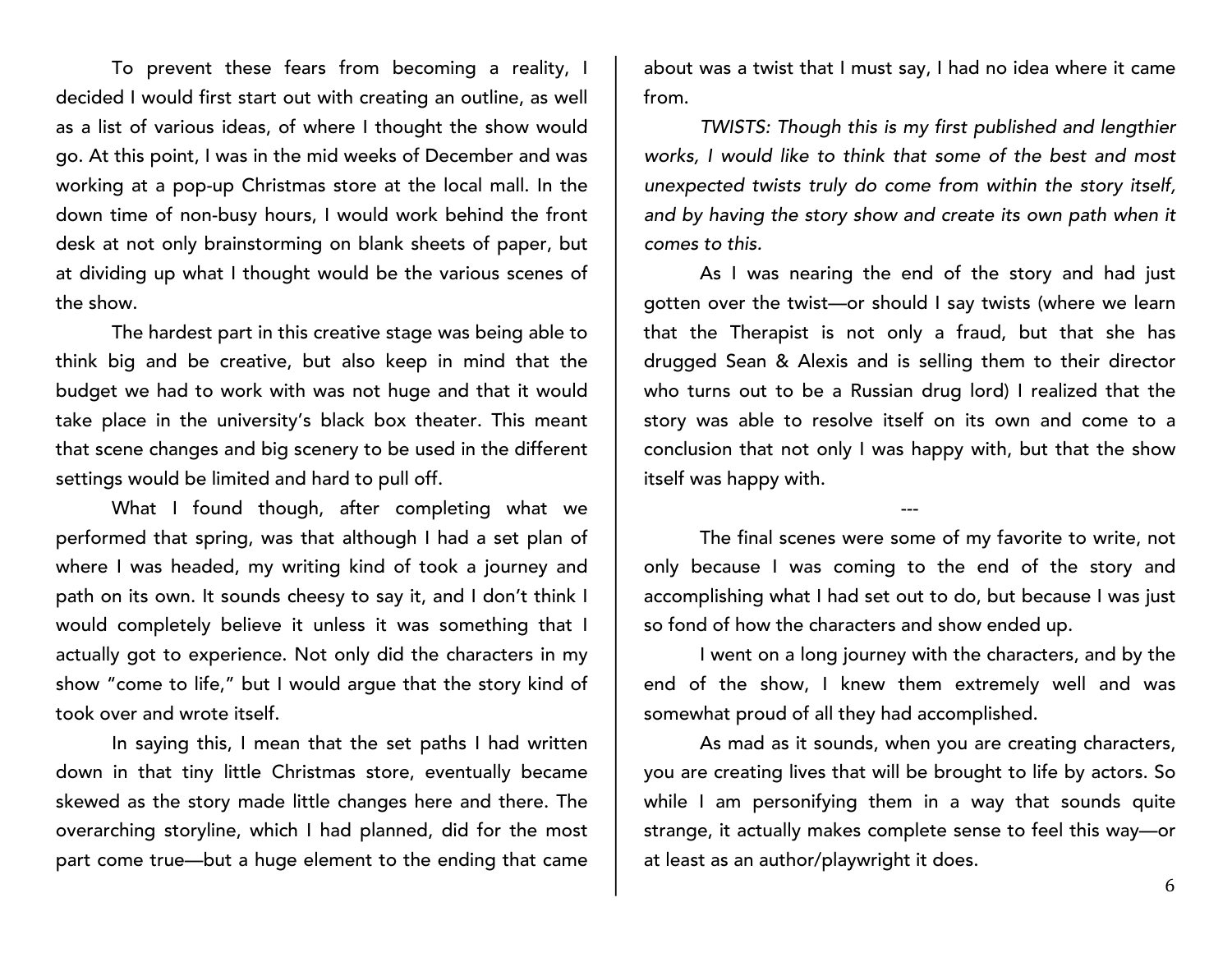Regardless, it was with the completion of writing the first draft of the script that I was now officially a Playwright and extremely excited to see my written work come to life!

# AUDITIONS & PRACTICES

With the script ready to go, I came back to school to start the spring semester, and the production team and myself went straight into auditions!

Usually, auditions for SPOTLITE were held on their own and were not a part of the Theater Department's Auditions however, this was a special exception and myself, the director, and the stage manager all got to sit in the main theater and be a part of casting performers from the school's theater population. (An impressive and exciting accomplishment on its own!)

The tricky part came in that the auditions for all the other shows did not require singing, meaning that the auditioning performers did not have to present a song. This meant that we had to ask performers how comfortable they were with singing, i.e. could they sing.

From here, we then had callbacks with a selected group of performers a few days later, which really became more of our Vocal Auditions and our chance to see who could sing—or at least have the potential to be able to sing. This was the other challenging aspect on top of all this, in that SJSU is not a musical theater school and therefore does not attract many musical theater trained people in general.

While this was one of the scarier aspects of the show for myself—working with a wide range of very new to moderately trained singers—all of the performers grew immensely in strengthening their vocal skills and abilities throughout the time we had together, and we were able to pull off the show!

By the time we closed, we ended with a cast in which audience members wouldn't have been able to guess that a majority of them started as unconfident singers, with very little stage singing experience.

I touched on it briefly above, but after we got our set performers for the show, we went right on in to practices and bringing my script to life.

---

The role I most wanted during the production side of things was somewhere between being an Assistant Director and a Creative Director. Basically, I just wanted to make sure that I still had input into how the overall show would turn out.

When someone else takes your work, there's always a bit of an unnerving feeling that things may not come out how you imagined them. Luckily this was not a problem, and either way—I tend to write in a lot of stage directions and input right into my work to help guide the show into being what I imagine it to be.

My positions for the production ended up being those that I listed above, as well as the Vocal Director—an important thing I learned from this production being that I do not like vocal directing, and am really not in a position to do this. (You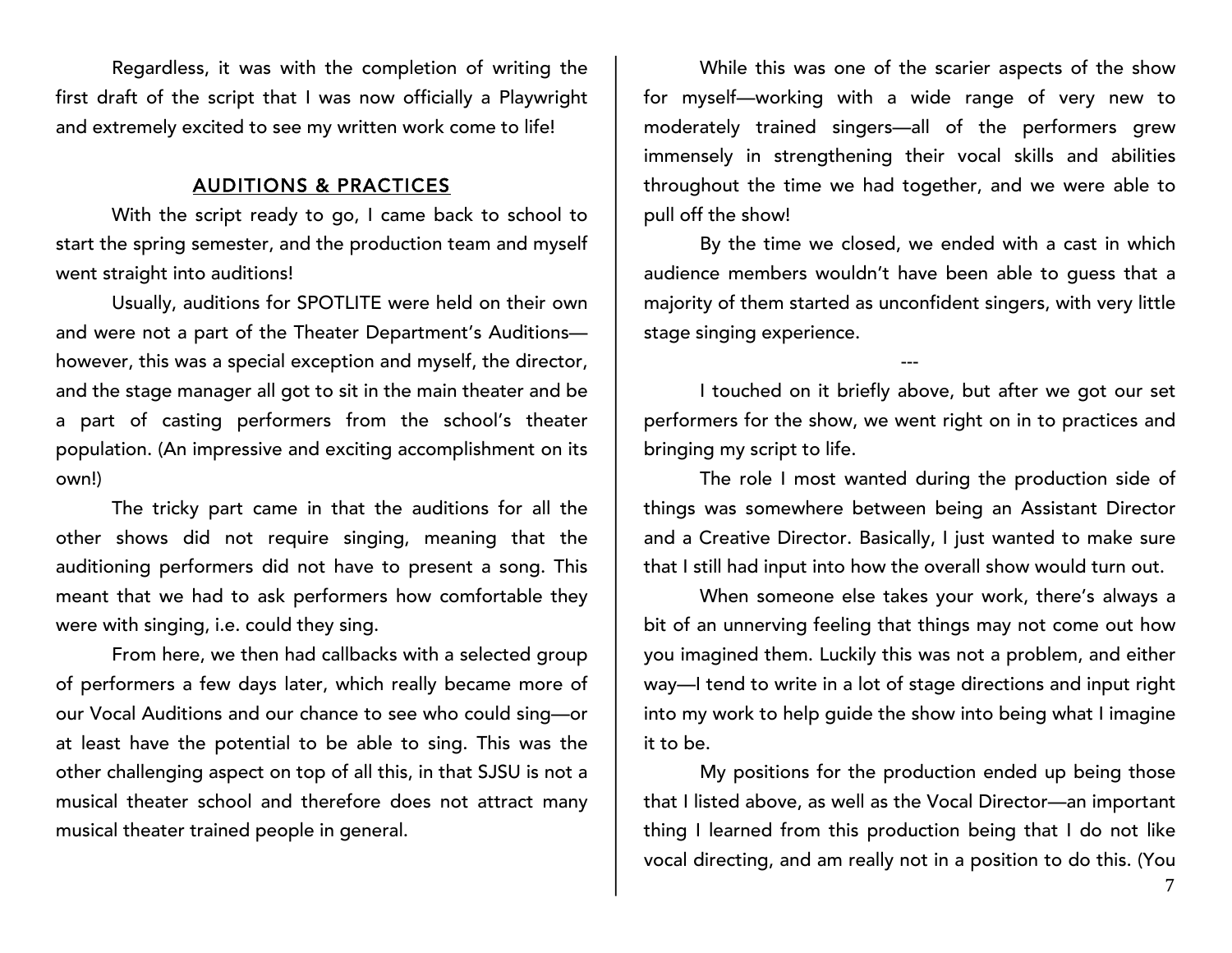live and you learn, so I was glad I was able to figure this out early on in my career!)

We got through our practices and dress rehearsals, and now were ready for the big moment—the very first showings of *Sean Gibbs' STAGE KISS*. Only, I forgot to mention one thing: I was to be in the show as the main character, performing in 2 of the 4 performances that our lead actor was unable to attend.

#### 2014 PRODUCTION

Although I came into the whole production not wanting to be in the show at all, I found myself at the end glad that I had the chance to. The main reason why I didn't want to be in it was because after all the work I had done with the show itself, I wanted to have the satisfaction of being able to sit back in the audience and enjoy what had come from my imagination—not having to worry about remembering lines, blocking, and entrances.

I did however get to do this, as I got to see the show officially performed twice by the other male lead. It was in these moments of sitting in the audience that I felt so content with what we all created together and were performing for the audience. *If I were a crier, I would have been sobbing like a baby in my seat.*

A strange aspect to the whole production though was that I got comments from multiple people after the show about how they were actually surprised at how well it all came off and about the creation/content of the musical in itself. It

was as if they had never thought that a first year student could come up with something like this and execute it to a professional and staged level.

Though I didn't do the whole thing on my own, I did accomplish quite a bit and still find it funny to this day when I hear and learn of people's disbelief at me exceeding their expectations. And believe me, I am told by even close friends and acquaintances regarding this area!

It may be that I'm doing things that seem too great and big for most people to imagine, or, I may just come across as looking incompetent and like a complete idiot to the average passersby.

Either way, it definitely does not come easy, and in fact takes a whole lot of determination, perseverance, and mental/emotional strength. You also can't forget passion. Without having a passion for all of this, I would not be able to get anywhere near where I am today.

To sum up this chapter—we did the full 90-minute show 4 times, and it came across successfully to the audiences that viewed it. I also acted in it. Meaning I had to end the show in a kiss. A Stage Kiss.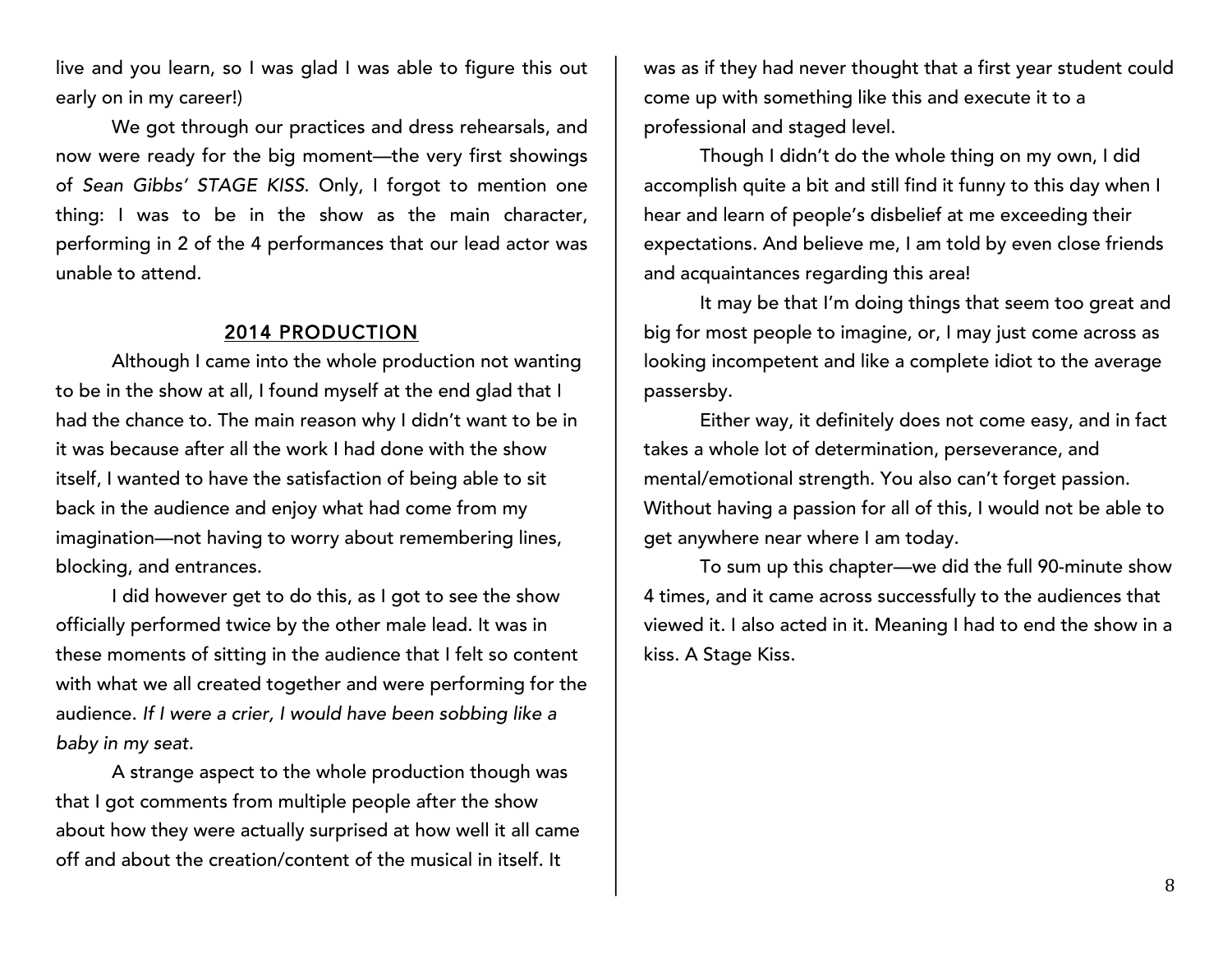# MY FIRST KISS WENT A LITTLE LIKE—

I was not loud about voicing this to anyone, and did not even tell anyone in the cast or crew, but coming into this show I had never been kissed. I originally thought of the story idea itself and of how it would be funny if this happened, but I was definitely not writing from a standpoint of experiencing this myself.

When I got told by the director of the show that I was needed to fill in as Sean for two of the shows, I immediately thought about this strange occurrence—or rather the strange occurrence that I would be coming across, just as so many other theater kids have come across. I would be having my first kiss on stage.

#### HERE WE GO:

*Original Actor finishes running through the show at our runthrough as the character Sean.* 

*Its now my turn to run through the show, but I have never walked through the last ending scene where the kiss and finale of the show happens.*

*The director makes the decision that we will run through this scene first, before we start at the top.*

*We get set up for the kissing scene, we say the lines leading up to the kiss, we lean in—and in a failed trying to draw Alexis' head to mine for the kiss, I end up slapping/hitting her in the head. (Talk about EMBARRASSING. And SCARY. But also looking back, HILARIOUS.)* 

*We laughed it off, and I quickly apologized before we then set back up.*

*We then started over with the lines, leaned in—and kissed; my first kiss.* 

It was very soon after this kiss that I then came back to the thought of how weird stage kisses were. My thoughts looking something like this:

---

*Sean 1 kissed Alexis, and then right after I (Sean 2) kissed Alexis. Alexis in real life has her own boyfriend that she kisses, and Sean 1 has his own boyfriend that he kisses. Therefore I (Sean 2) am caught in between a kissing web where there are a total of five lips kissing—four pairs of boy lips and one set of girl lips.* 

*I HOPE I DON'T GET SICK.*